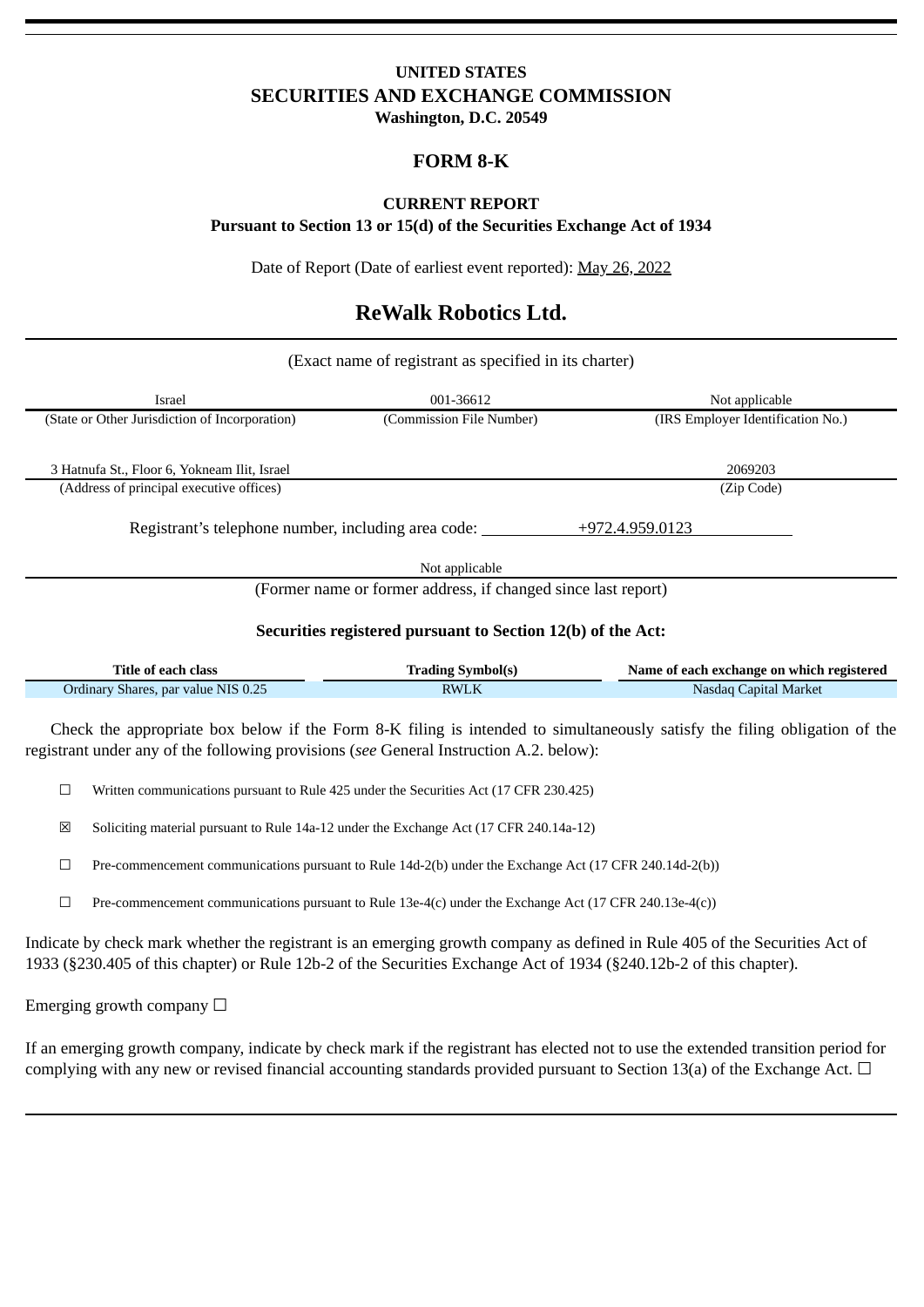#### **Item 7.01 Regulation FD Disclosure.**

On May 26, 2022, ReWalk Robotics Ltd. (the "Company") issued a press release announcing that it filed its revised preliminary proxy with the U.S. Securities and Exchange Commission (the "SEC") in connection with its 2022 Annual Meeting of Shareholders (the "Annual Meeting"). In addition, the Company announced that its Board of Directors issued a letter to its shareholders, the full text of which is included in the press release. A copy of this press release is furnished herewith as Exhibit 99.1.

The information in this Current Report on Form 8-K, including Exhibit 99.1, shall not be deemed "filed" for purposes of Section 18 of the Securities Exchange Act of 1934, as amended (the "1934 Act"), nor shall it be deemed "incorporated by reference" into any filing under the Securities Act of 1933, as amended, or the 1934 Act, except as may be expressly set forth by specific reference in such filing.

#### **Important Additional Information**

The Company, its directors and certain of its executive officers are participants in the solicitation of proxies from the Company's shareholders in connection with the Annual Meeting. The Company intends to file a definitive proxy statement and a WHITE proxy card with the SEC in connection with any such solicitation of proxies from the Company's shareholders. SHAREHOLDERS OF THE COMPANY ARE STRONGLY ENCOURAGED TO READ SUCH PROXY STATEMENT, ACCOMPANYING WHITE PROXY CARD AND ALL OTHER DOCUMENTS FILED WITH THE SEC CAREFULLY AND IN THEIR ENTIRETY WHEN THEY BECOME AVAILABLE AS THEY WILL CONTAIN IMPORTANT INFORMATION. The Company's definitive proxy statement for the 2021 annual meeting of shareholders contains information regarding the direct and indirect interests, by security holdings or otherwise, of the Company's directors and executive officers in the Company's securities. Information regarding subsequent changes to their holdings of the Company's securities can be found in the SEC filings on Forms 3, 4 and 5, which are available on the Company's website at http://ir.rewalk.com or through the SEC's website at www.sec.gov. Information can also be found in the Company's Annual Report on Form 10-K for the year ended December 31, 2021 and Amendment No. 1 to the Company's Annual Report on Form 10-K for the year ended December 31, 2021 on file with the SEC. Updated information regarding the identity of potential participants, and their direct or indirect interests, by security holdings or otherwise, will be set forth in the definitive proxy statement and other materials to be filed with the SEC in connection with the Annual Meeting. Shareholders will be able to obtain the definitive proxy statement, any amendments or supplements to the proxy statement and other documents filed by the Company with the SEC at no charge on the SEC's website at www.sec.gov. Copies will also be available at no charge on the Company's website at http://ir.rewalk.com.

#### **Item 9.01 Financial Statements and Exhibits.**

(d) Exhibits

99.1\* Press release dated May 26, 2022 of ReWalk Robotics Ltd.

Furnished herewith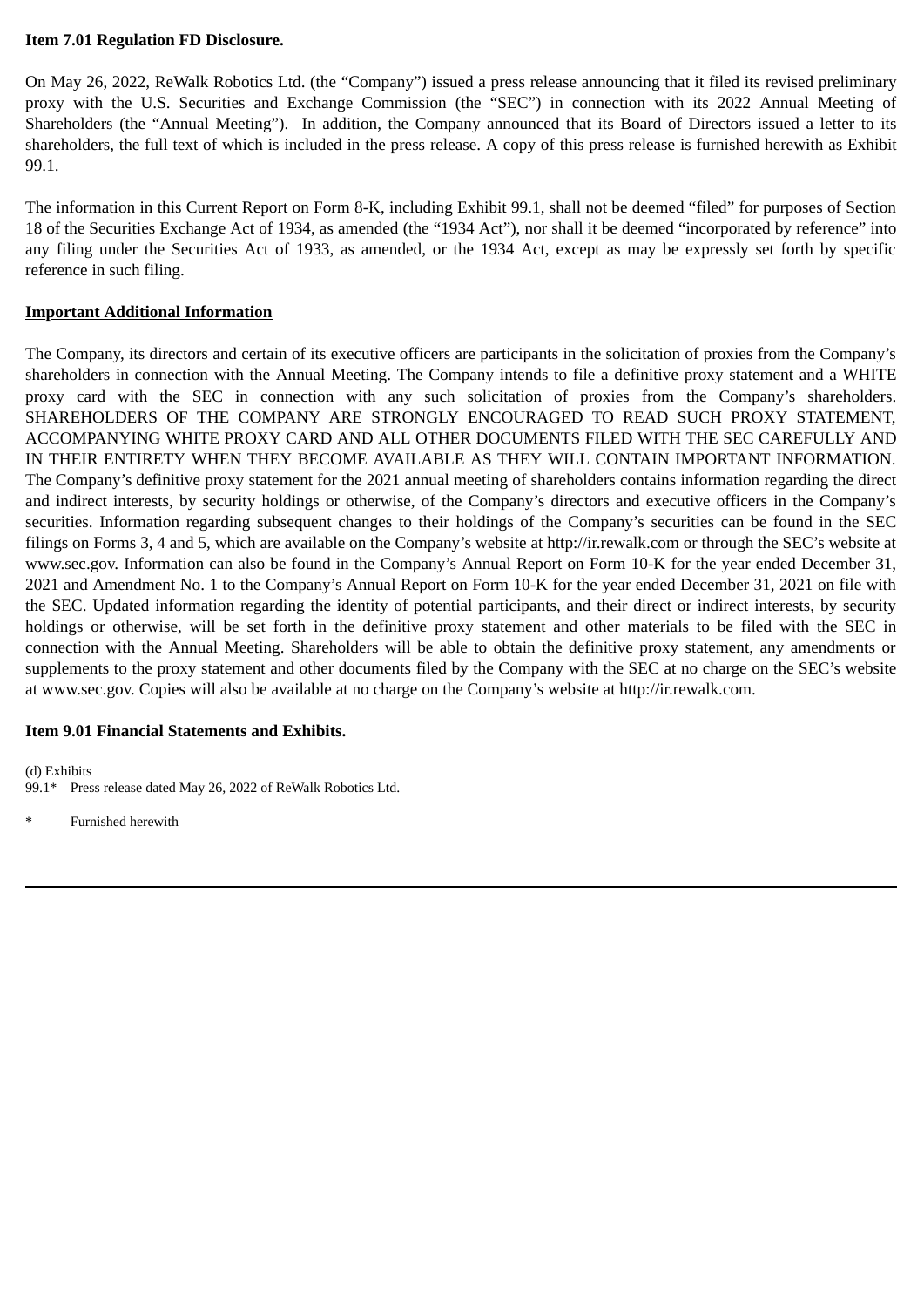# **SIGNATURES**

Pursuant to the requirements of the Securities Exchange Act of 1934, the Registrant has duly caused this report to be signed on its behalf by the undersigned hereunto duly authorized.

**ReWalk Robotics Ltd.** Dated: May 26, 2022 By: /s/ Almog Adar Name:Almog Adar Title: Director of Finance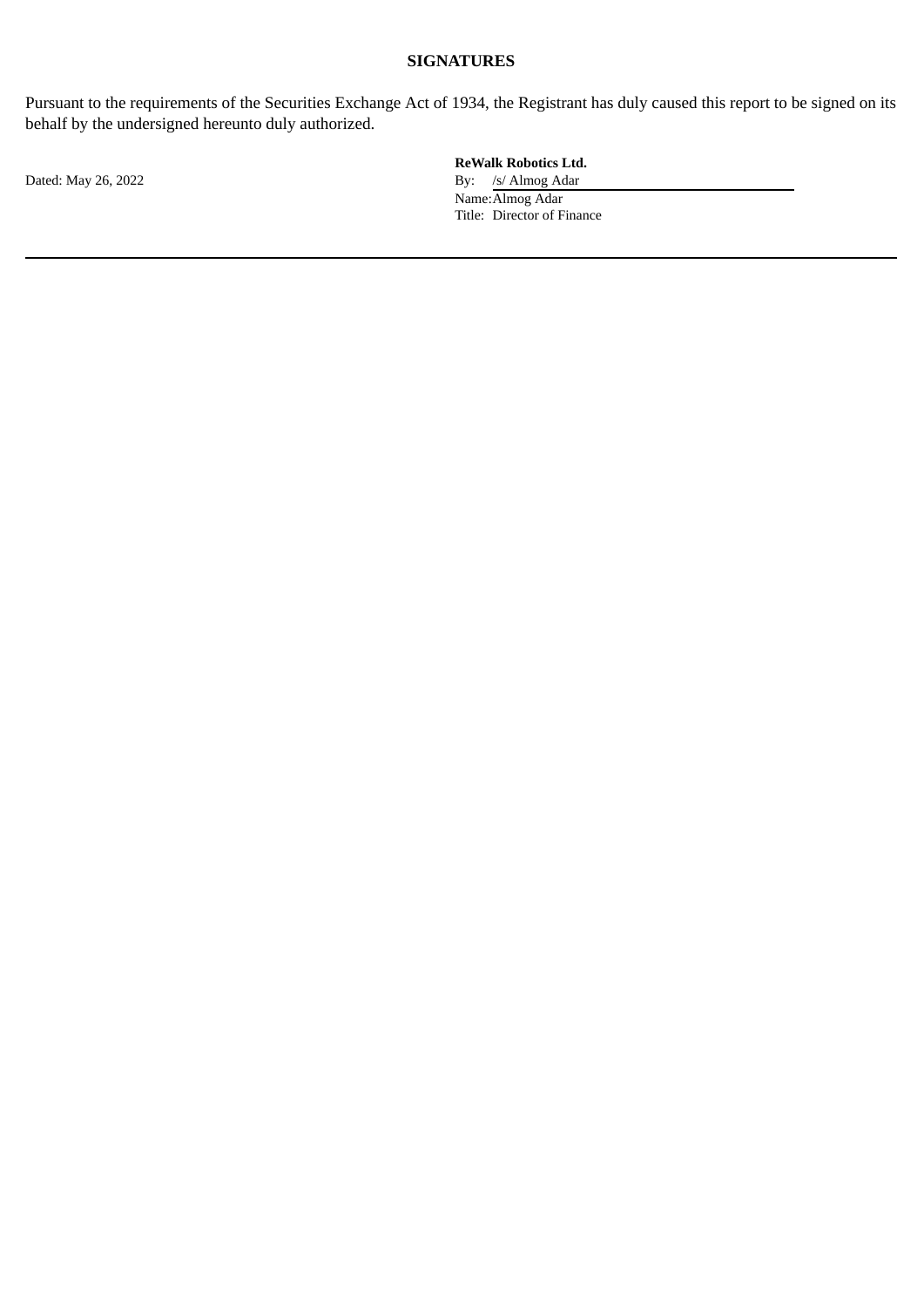#### **ReWalk Robotics Files Revised Preliminary Proxy Statement and Issues Letter to Shareholders**

*Highlights the Company's Recent Progress and Momentum Towards Value-Enhancing Commercialization and Reimbursement*

*Notes that Current Board and Management Team Have the Right Skill Sets, Institutional Knowledge and Third-Party Relationships to Implement Reimbursement Coverage and Create Long-Term, Sustainable Value for Shareholders*

*Review of CVC Director Nominees Indicates They Would Not Add Value to the Board, Especially at this Critical Stage for the Company*

MARLBOROUGH, Mass. BERLIN and YOKNEAM ILIT, Israel, May 26, 2022 (GLOBE NEWSWIRE) --ReWalk Robotics Ltd. (Nasdaq: RWLK) ("ReWalk" or the "Company"), a leading manufacturer of robotic medical technology for people with lower extremity disabilities, today announced that it has filed its revised preliminary proxy statement with the U.S. Securities and Exchange Commission (the "SEC"). In connection with this filing, the Company's Board of Directors (the "Board") issued the below letter to shareholders.

\*\*\*

May 26, 2022

Dear Shareholders,

Thank you for your investment in ReWalk Robotics and your confidence in our life-changing technologies. We are writing to you because this year's Annual Meeting of Shareholders (the "Annual Meeting") will be especially important, as we are closing in on achieving critical milestones to pave the way for broader patient access to our solutions, which we believe will enhance value creation.

Your Board and management team are working hard to continue to create value by pursuing increased access to wearable robotic exoskeletons through expanded reimbursement coverage in the U.S. and Germany. These efforts are catalysts for achieving sustainable growth stemming from our years of thoughtful investment in research, development and innovation. In our view, ReWalk is at an exciting inflection point on the road to broad commercialization.

Our core strategy involves the following:

- ✔ Adding systemic coverage and reimbursement with the Centers for Medicare and Medicaid ("CMS") and other payers to improve lives and create pathways for individuals to benefit from our technologies
- ✔ Making meaningful progress on key long-term initiatives, including developing the infrastructure for claims processing post payer approvals and to improve Veterans Affairs ("VA") support post-COVID
- ✔ Advancing technical developments that expand our addressable markets and allow more effective penetration under existing coverage programs
- ✔ Expanding the Company product portfolio to achieve faster growth on the path to profitability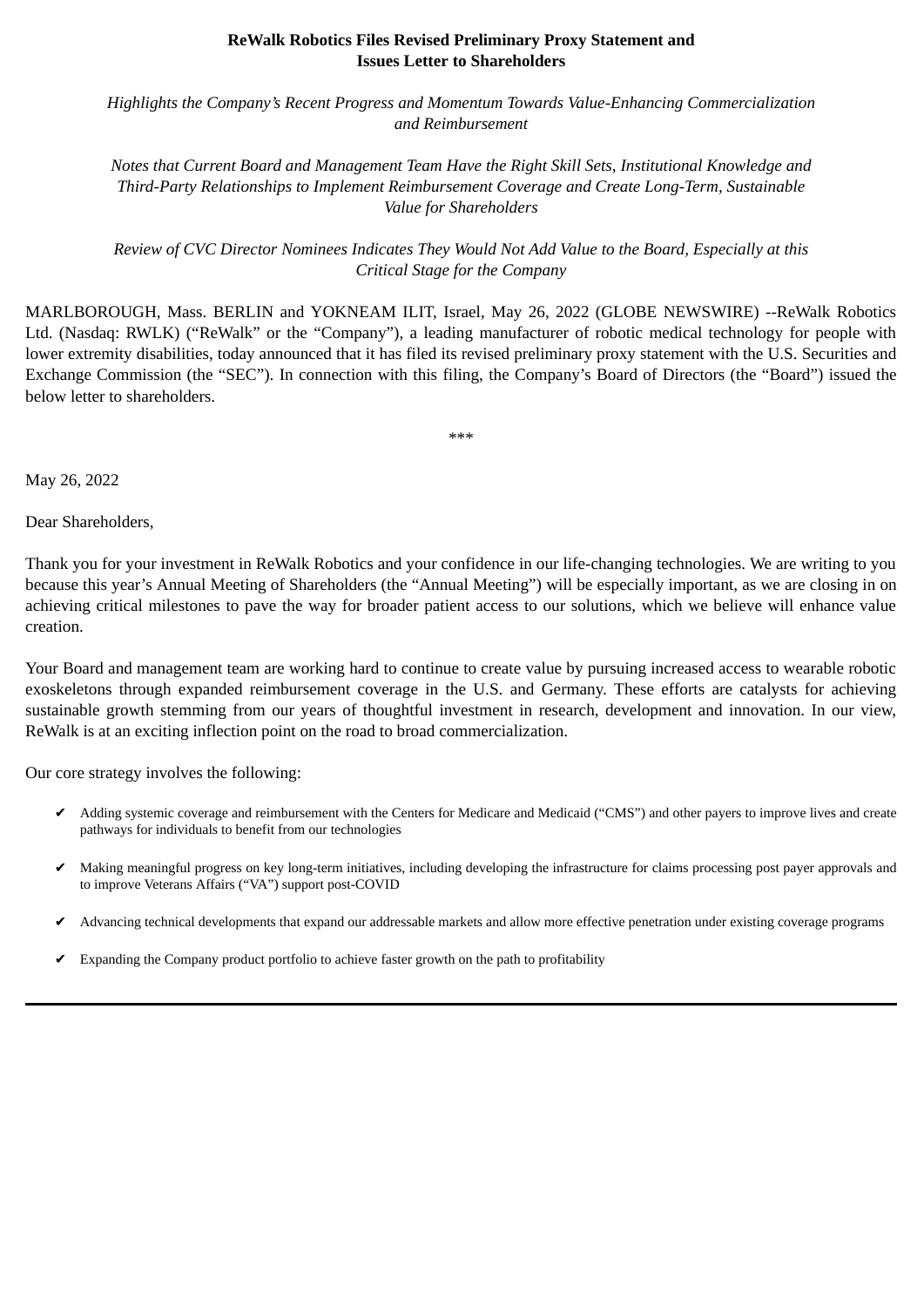Below we outline in further detail the exciting progress to date and our plans for the future.

## *THE BOARD AND MANAGEMENT HAVE OVERSEEN TANGIBLE PROGRESS AGAINST PREVIOUSLY SET GOALS*

Your Board and management team have been focused on creating a meaningful and sustainable market for the personal use of robotic technologies to change patients' lives. We have made tangible progress, including the following:

- ✔ Achieved 36% YOY revenue growth in 2021 compared to 2020, as a result of our expanded sales team, increasing market access and successfully building on our contracts
- ✔ Built foundational clinical data and infrastructure that allowed us to obtain CMS Exoskeleton code issuance and progress on coverage
- Prioritized working with individual patient cases to establish a more efficient claims processing system in order to facilitate smooth processing of cases
- ✔ Obtained expanded Exoskeleton reimbursement coverage in Germany with two additional supply agreements
- Added a contract with Rebotics Technology in the U.K. in order to provide the full infrastructure needed to support expansion in the U.K.
- ✔ Continued to drive improvements to our ReWalk Personal Exoskeleton in preparation for two different FDA submissions anticipated in 2022. These design advances expand upon our position as the most used personal exoskeleton in the world and will improve functionality and usability to further increase adoption of the ReWalk Exoskeleton
- Achieved FDA breakthrough status for two R&D products that qualified for CMS coverage under the prior Medicare Coverage of Innovative Technology guidelines, and we are providing legislative support by working with the Medical Device Manufacturers Association for the Transitional Coverage of Emerging Technologies coverage proposals that are intended to modify and improve the prior proposal
- Launched National Health Service pilot and made meaningful progress on our U.S. national pilot initiative for our ReStore stroke product in the U.K. and U.S.
- Maintained a strong balance sheet with no debt, to support the achievement of our goals

# *WE HAVE STRONG MOMENTUM HEADING INTO THE SECOND HALF OF 2022 AND ARE APPROACHING CRITICAL MILESTONES THAT REQUIRE OUR FULL BOARD'S EXPERTISE AND KNOWLEDGE*

Several pivotal milestones lay ahead in the remainder of this year, and collectively we are laser-focused on leveraging the valueenhancing potential of these developments by:

- ✔ Building on the CMS code that was achieved by defining the benefit category with the positive development that we have been included in the June 8th first biannual Healthcare Common Procedure Coding System (HCPCS) session; in parallel, we will begin to submit the first Medicare cases as part of the pricing and supply process in the remainder of this year
- ✔ Anticipating the issuance of a German Federal Social Court ruling that would clarify the reimbursement structure for exoskeletons and help to establish them as a standard of care. This would enable the expansion of additional supply contracts
- ✔ Looking to achieve YOY revenue growth with the VA reopening post COVID-19 pandemic, German expansion and the initiation of cases with CMS
- ✔ Focusing on new business development with the potential addition of one or more commercial product lines designed to leverage our current sales pathways and shorten the timeline to profitability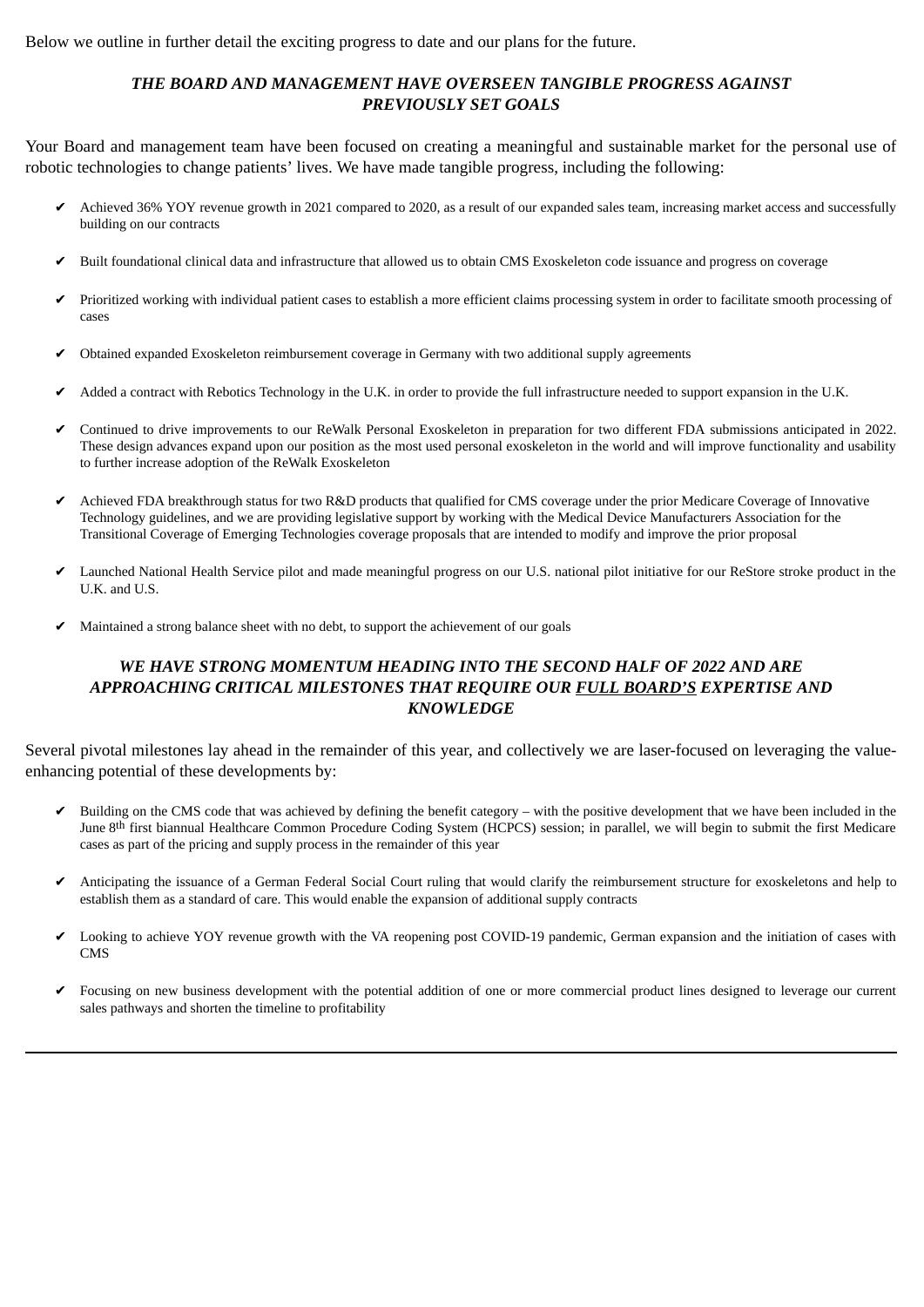#### *WE ARE COMMITTED TO ENSURING OUR BOARD IS CONTINUALLY REFRESHED WITH THE RIGHT MIX OF SKILL SETS AND EXPERIENCE TO OVERSEE VALUE CREATION*

We believe we have a strong Board with the necessary mix of essential skills and relevant experience to help drive our efforts to achieve broader reimbursement for, and commercialization of, our life-changing technologies.

As a Board, we are focused on refreshment and evaluating on an ongoing basis whether we have the right skill sets to maximize value at all levels. Our commitment to Board refreshment is something we take very seriously:

- ✔ Last month, we appointed Joseph Turk, Jr., a seasoned medical device professional with extensive experience in medical device commercialization, to the Board
- Prior to that, in October 2020, we appointed Randel Richner to the Board. Ms. Richner is a healthcare policy and reimbursement expert with over 30 years of experience bringing health economics and reimbursement strategic services to the healthcare industry
- ✔ Both Mr. Turk and Ms. Randel bring essential skill sets in reimbursement and post-CMS reimbursement, which is what we believe ReWalk needs at this critical point

Unfortunately, Creative Value Capital Limited Partnership ("CVC"), which claims to hold approximately 3% of ReWalk's outstanding shares, has submitted a notice of its intent to nominate candidates for election to the Board and submit two additional proposals for consideration at the Annual Meeting.

We believe that all three of our candidates up for election at the Annual Meeting – CEO Larry Jasinski, Dr. John William Poduska and Randel Richner – are critical to sustaining momentum with reimbursement and technology development. Their experience and specific roles in these areas are essential to our success. CVC has provided limited information about its nominees and has not articulated why they should be elected to the Board. We strongly recommend that shareholders do not vote for any of CVC's nominees.

Additionally, among CVC's proposals is the removal of three of our sitting directors: Chairman Jeff Dykan, Yohanan Engelhardt and Yasushi Ichiki – all of whom bring integral and unique skill sets and experience to the Board. CVC has provided no explanation as to why it believes it would be good for our Company to remove these directors from the Board, including the Chairman, and we believe such removals would be detrimental to shareholders. We therefore recommend that shareholders do not support this proposal.

Despite ongoing discussions, CVC has not made a good faith attempt to work constructively with our Board, nor has it provided us with any suggestions for improving our business or any other insight into how its nominees would enhance value for all shareholders. As a result, our Board cannot and does not endorse any of the shareholder nominees. However, we remain open to a continued dialogue in order to avoid a costly, distracting and unnecessary proxy contest that threatens our trajectory.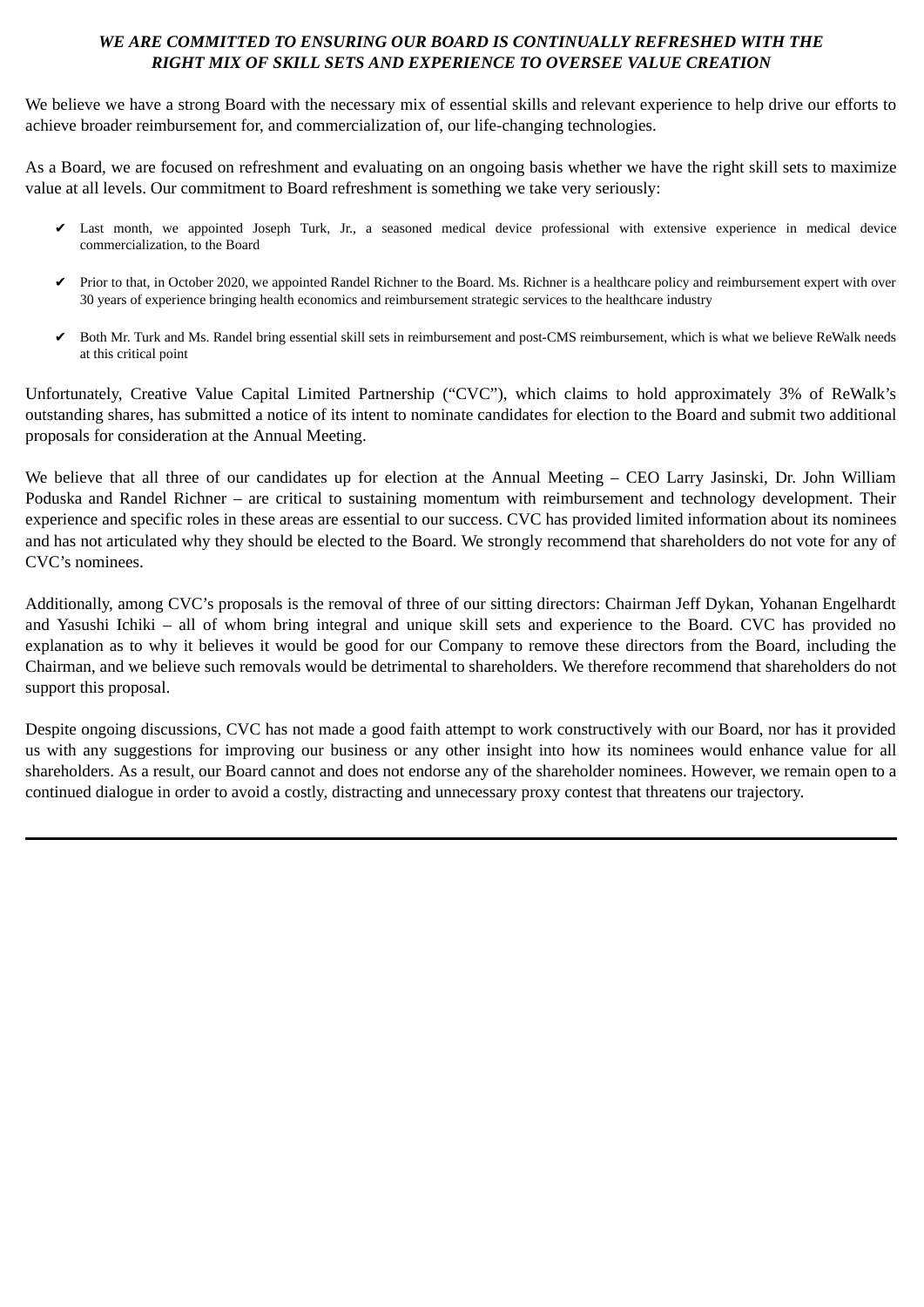Thank you for your support.

Sincerely,

| Jeff Dykan, Chairman     | Arik Dan       | Yohann Engelhardt | Yasushi Ichiki   | Larry Jasinski |
|--------------------------|----------------|-------------------|------------------|----------------|
| Dr. John William Poduska | Randel Richner | Joseph Turk       | Wayne B. Weisman |                |

**\*\*\***

#### **About ReWalk Robotics Ltd.**

ReWalk Robotics Ltd. develops, manufactures and markets wearable robotic exoskeletons for individuals with lower limb disabilities as a result of spinal cord injury or stroke. ReWalk's mission is to fundamentally change the quality of life for individuals with lower limb disability through the creation and development of market leading robotic technologies. Founded in 2001, ReWalk has headquarters in the U.S., Israel and Germany. For more information on the ReWalk systems, please visit rewalk.com

#### **ReWalk® and ReStore® are registered trademarks of ReWalk Robotics Ltd. in the United States and other jurisdictions.**

#### **Forward Looking Statements**

In addition to historical information, this press release contains forward-looking statements within the meaning of the U.S. Private Securities Litigation Reform Act of 1995, Section 27A of the U.S. Securities Act of 1933, and Section 21E of the U.S. Securities Exchange Act of 1934. Such forward-looking statements may include projections regarding ReWalk's future performance and other statements that are not statements of historical fact and, in some cases, may be identified by words like "anticipate," "assume," "believe," "continue," "could," "estimate," "expect," "intend," "may," "plan," "potential," "predict," "project," "future," "will," "should," "would," "seek" and similar terms or phrases. The forward-looking statements contained in this press release are based on management's current expectations, which are subject to uncertainty, risks and changes in circumstances that are difficult to predict and many of which are outside of ReWalk's control. Important factors that could cause ReWalk's actual results to differ materially from those indicated in the forward-looking statements include, among others: uncertainties associated with future clinical trials and the clinical development process, the product development process and FDA regulatory submission review and approval process; the adverse effect that the COVID-19 pandemic has had and may continue to have on the Company's business and results of operations; ReWalk's ability to have sufficient funds to meet certain future capital requirements, which could impair the Company's efforts to develop and commercialize existing and new products; ReWalk's ability to maintain compliance with the continued listing requirements of the Nasdaq Capital Market and the risk that its ordinary shares will be delisted if it cannot do so; ReWalk's ability to maintain and grow its reputation and the market acceptance of its products; ReWalk's ability to achieve reimbursement from third-party payors, including CMS, for its products; ReWalk's limited operating history and its ability to leverage its sales, marketing and training infrastructure; ReWalk's expectations as to its clinical research program and clinical results; ReWalk's expectations regarding future growth, including its ability to increase sales in its existing geographic markets and expand to new markets; ReWalk's ability to obtain certain components of its products from third-party suppliers and its continued access to its product manufacturers; ReWalk's ability to improve its products and develop new products; ReWalk's compliance with medical device reporting regulations to report adverse events involving the Company's products, which could result in voluntary corrective actions or enforcement actions such as mandatory recalls, and the potential impact of such adverse events on ReWalk's ability to market and sell its products; ReWalk's ability to gain and maintain regulatory approvals; ReWalk's ability to maintain adequate protection of its intellectual property and to avoid violation of the intellectual property rights of others; the risk of a cybersecurity attack or breach of the Company's IT systems significantly disrupting its business operations; ReWalk's ability to use effectively the proceeds of its offerings of securities; and other factors discussed under the heading "Risk Factors" in ReWalk's annual report on Forms 10-K and 10-K/A for the year ended December 31, 2021 filed with the SEC and other documents subsequently filed with or furnished to the SEC. Any forward-looking statement made in this press release speaks only as of the date hereof. Factors or events that could cause ReWalk's actual results to differ from the statements contained herein may emerge from time to time, and it is not possible for ReWalk to predict all of them. Except as required by law, ReWalk undertakes no obligation to publicly update any forwardlooking statements, whether as a result of new information, future developments or otherwise.